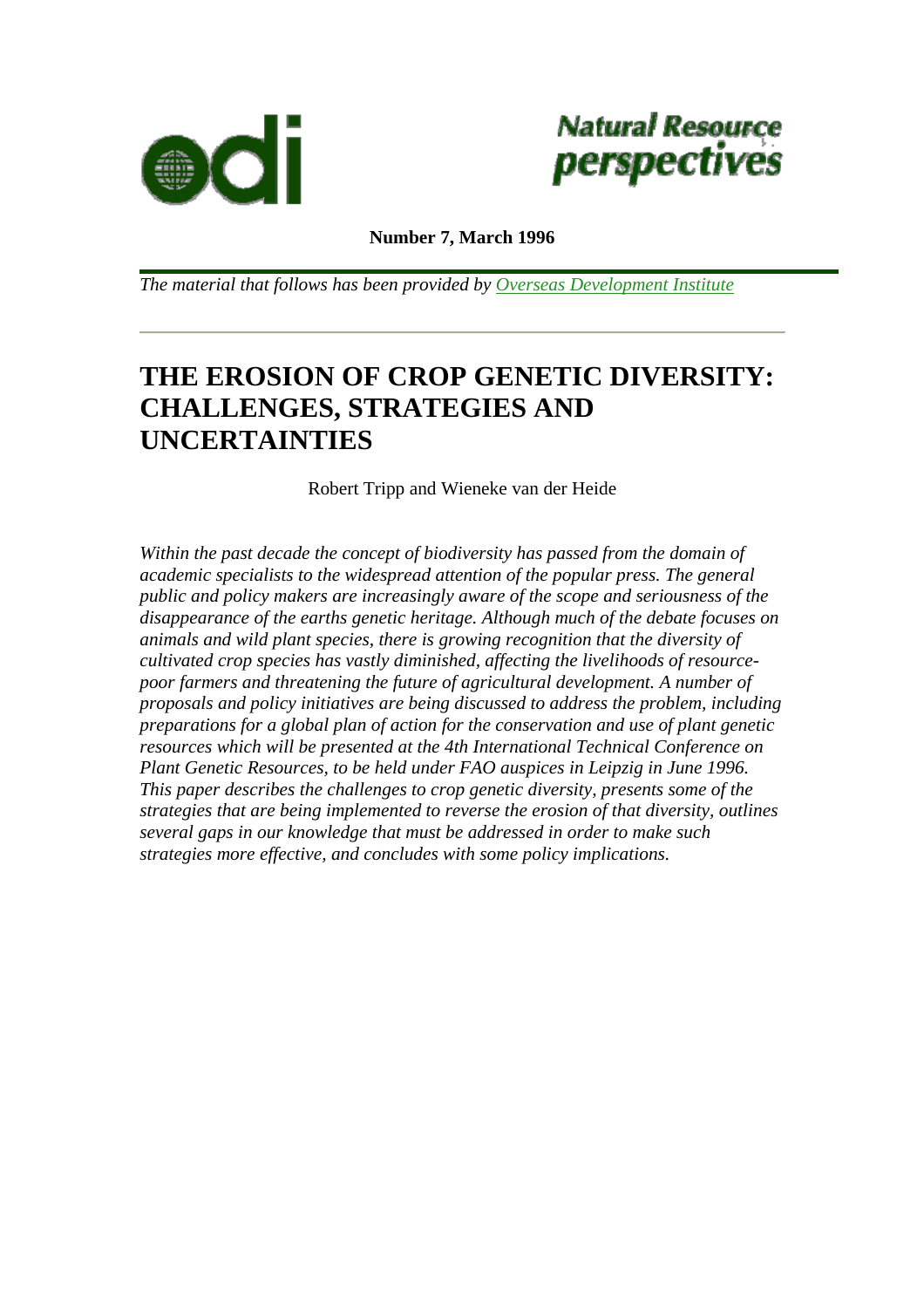### **Challenges to Crop Genetic Diversity**

Farmers have traditionally depended upon their own skills and resources to develop the crops that they need. The process began with the earliest domestication of wild species and has continued through the careful selection of plant materials adapted to varied (and often changing) growing conditions and preferences. The result has been a complex and continually evolving collection of local crop varieties, often referred to as landraces, that reflects interactions with wild species, adaptations to changing farming conditions, and responses to the economic and cultural factors that shape farmers priorities. (Box 1). The richness and range of the diversity of these landraces is now under threat because of the changing nature of agricultural production. One important factor is the widespread adoption of modern varieties (MVs) that are the products of formal plant breeding. These MVs often provide yield increases and other advantages that result in their being sown over large areas. Technological change, such as the use of fertiliser and irrigation, also lowers the demand for landraces adapted to marginal growing conditions. In addition, farm production is increasingly market- oriented, making farmers less inclined to select for crop characteristics that once were important for local customs and culture.

If the adoption and use of MVs and other agricultural technology brings significant benefits to farmers, why should we be concerned with the loss of landraces and the preservation of crop genetic diversity? There are several important reasons.

First, many advances of modern plant breeding have been possible because of the wide range of genetic source material provided by landraces. The very success of modern plant breeding now threatens the source of genetic diversity on which further progress depends, as farmers find it less rewarding to maintain the diverse mixture of landraces developed by their ancestors.

Second, the widespread use of MVs raises questions about the stability of crop production and the threat of disease or pest attack. The threat to stability does not necessarily derive from the MVs

#### **Box 1: Plant Genetic Diversity in the Peruvian Andes**

*Farmers in the Andes of southern Peru depend on both potatoes and maize as basic staples. A study in the area of Paucartambo illustrates the complexity of genetic diversity maintenance for these crops and provides examples of the criteria that farmers use to select their varieties. Potatoes are the most important crop in the region. Local potato varieties are classified first by use category , divided among those appropriate for boiling, soupmaking or freeze drying. Further subclassification is done on the basis of morphological differences, and nomenclature reflects a rich cultural symbolism. Most farmers manage between 3 and 6 separate potato fields in which a mixture of varieties of a single use category are planted together. Women are in charge of selecting planting material; for any one field, they specifically select only a few of the most important varieties and then make a representative selection of the remaining material to provide the desired diversity. Observations in fields of boiling potatoes revealed a mean of 21.1 varieties, with a standard deviation of only 5.1, indicating a remarkable consistency in maintaining field diversity.* 

*Maize is also classified by the farmers of Paucartambo into use categories, distinguishing among boiling and parching. In contrast to potatoes, subclassification of maize varieties is based more on specific choices for use, yield, and time of planting. Also in contrast to potatoes, maize varieties of different use types may be mixed in the same field. The average number of varieties per field is much lower than for potatoes (2.9), and the women who select the seed for planting make much more precise choices*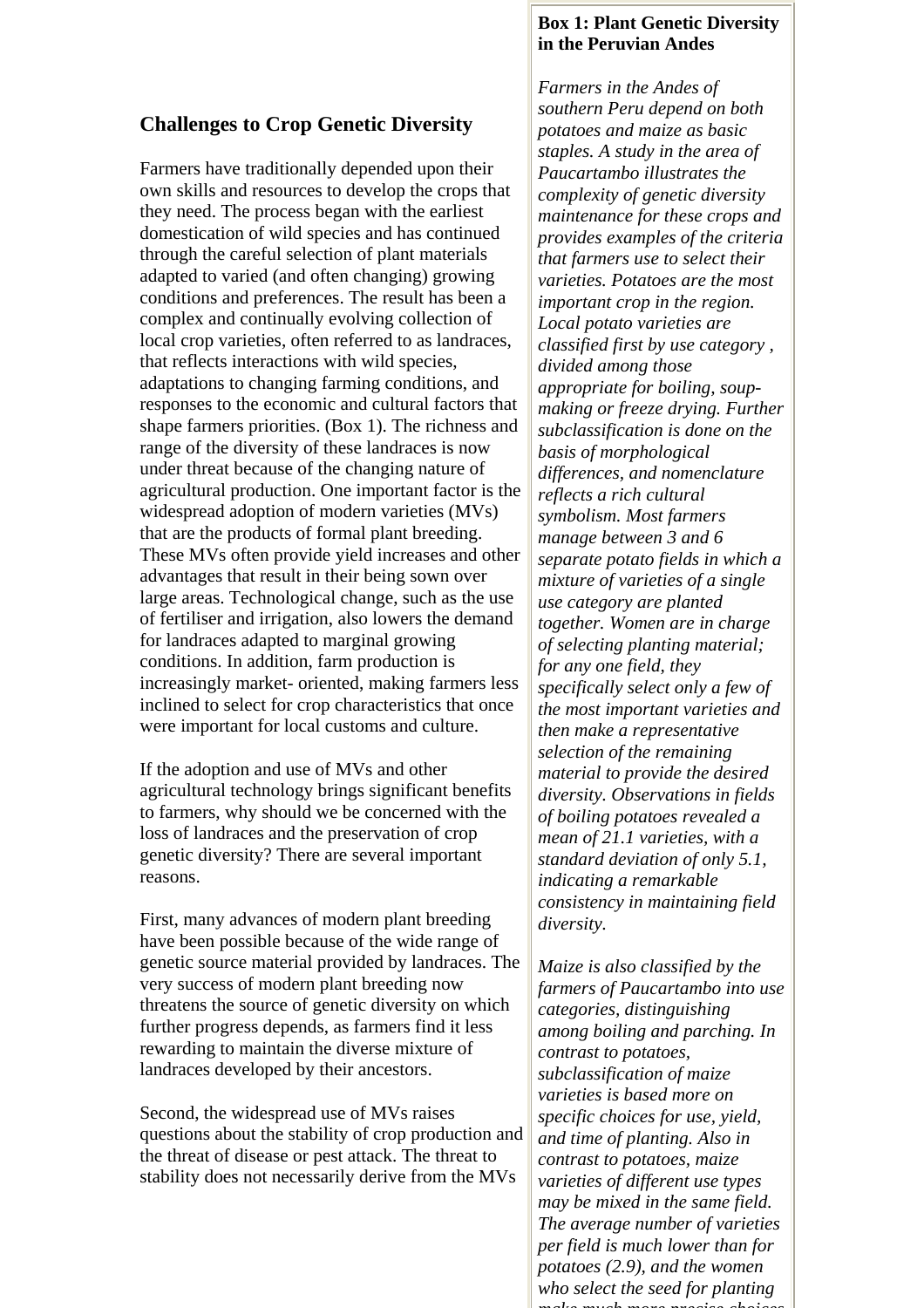themselves. MVs are more uniform than landraces, which may increase their susceptibility to pests or pathogens, but many MVs owe their acceptance to the fact that they are more resistant than the varieties they replace. The principal threat to yield stability from MV use is the increasing uniformity, and continuous cropping, that their use engenders. Large areas planted to a single variety are potentially a cause of concern, no matter what the source of the variety.

In addition, the preservation and utilisation of crop genetic diversity is of particular importance to the more marginal, diverse agricultural environments where modern plant breeding has had much less success. Farmers in these areas tend to be poorly served by public research and extension systems. These areas are often centres of diversity for many crop species, but increasing poverty is forcing many of these farmers to place more dependence on non-farm sources of income, with consequent reduction in their capacity to grow and maintain the range of local varieties they have been accustomed to manage.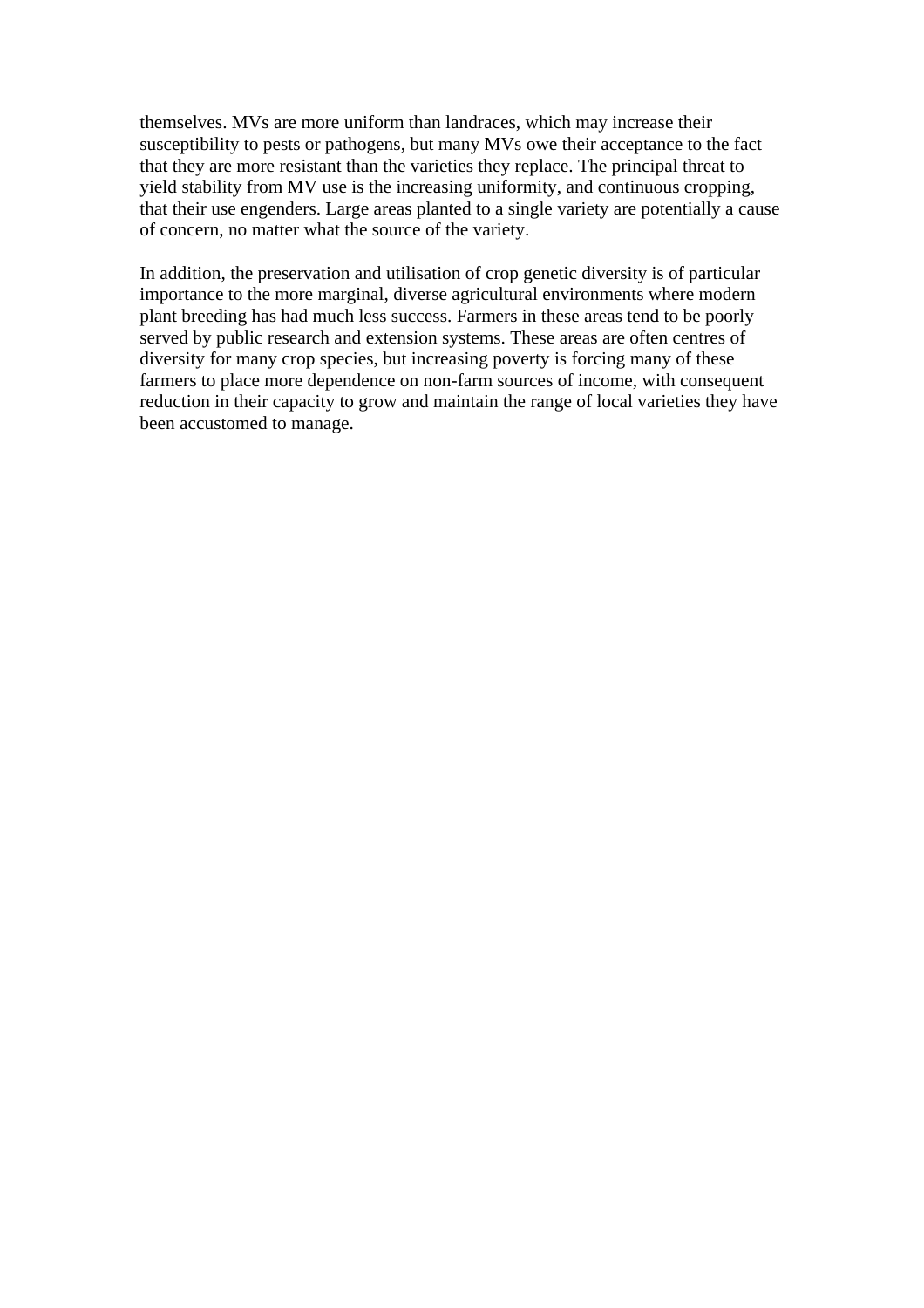Finally, the maintenance of a wide and evolving range of local crop landraces is threatened by the advent of intellectual property protection for crop varieties, accelerated by the formation of the World Trade Organization. The increasing application of plant breeders rights has several implications for plant genetic diversity. For a new variety to be legally protected, it must be subject to very precise description, including the requirement that it be distinct, uniform and stable (DUS). This is a disincentive to the promotion of intrinsically diverse landraces or of varietal mixtures. An additional debate concerns farmers privilege , the ability of farmers to save seed of a variety, to exchange it with neighbours, and to adapt it to their own growing conditions. These practices could be challenged by seed companies when crop varieties are sold under strict legal protection. It is even possible to envisage situations where varieties that originated in farmers fields may be legally protected and then denied to the farmers responsible for having developed them. Hence the advent of plant variety protection lends added urgency to the search for solutions to the conservation of plant genetic diversity. (Box 2).

# **Innovations and Initiatives**

There are several important strategies that address the conservation of plant genetic diversity.

## **Genebanks**

The conventional solution to the conservation of plant germplasm has been through genebanks. These are based on collections of genetic material, from centres of crop origin and elsewhere, that are stored in controlled conditions and periodically regenerated. Genebanks have been important sources of material for plant breeding programmes and other research activities, and will continue to be a basic element in conservation programmes.

Genebanks are not without their problems, however. Although some of the larger genebanks contain impressive numbers of accessions, the costs of characterising and cataloguing genebank material are considerable. Only a small proportion of genebank material is actually used by plant breeders, in part because of inadequate

#### **Box 2: The Intellectual Property Rights Debate: The Crucible Group**

The Crucible Group is a collection of 28 individuals including representatives of grassroots organisations, agricultural researchers, intellectual property specialists, trade negotiators and agricultural policy analysts from South and North which met to discuss the issue of the intellectual property protection of plant genetic resources. Not surprisingly, the group s discussions produced varied points of view, but also developed a consensus on a number of important issues. Some of the group s conclusions include:

- The Crucible Group stresses the primacy of specific national conservation strategies for plant genetic resources that invite the participation of local communities as well as private companies. Holders of ex situ germplasm collections should develop equitable partnerships with indigenous and rural societies and make their collections available to them.
- Under the pressure of possible exclusion from an encompassing global trade agreement, many countries feel pressed to adopt some form of intellectual property protection for plant varieties. The Crucible Group concurs that compulsion is inappropriate and that countries, have every right to protect their environment and the well-being of their peoples if they feel that trade rules threaten their security.
	- With respect to the status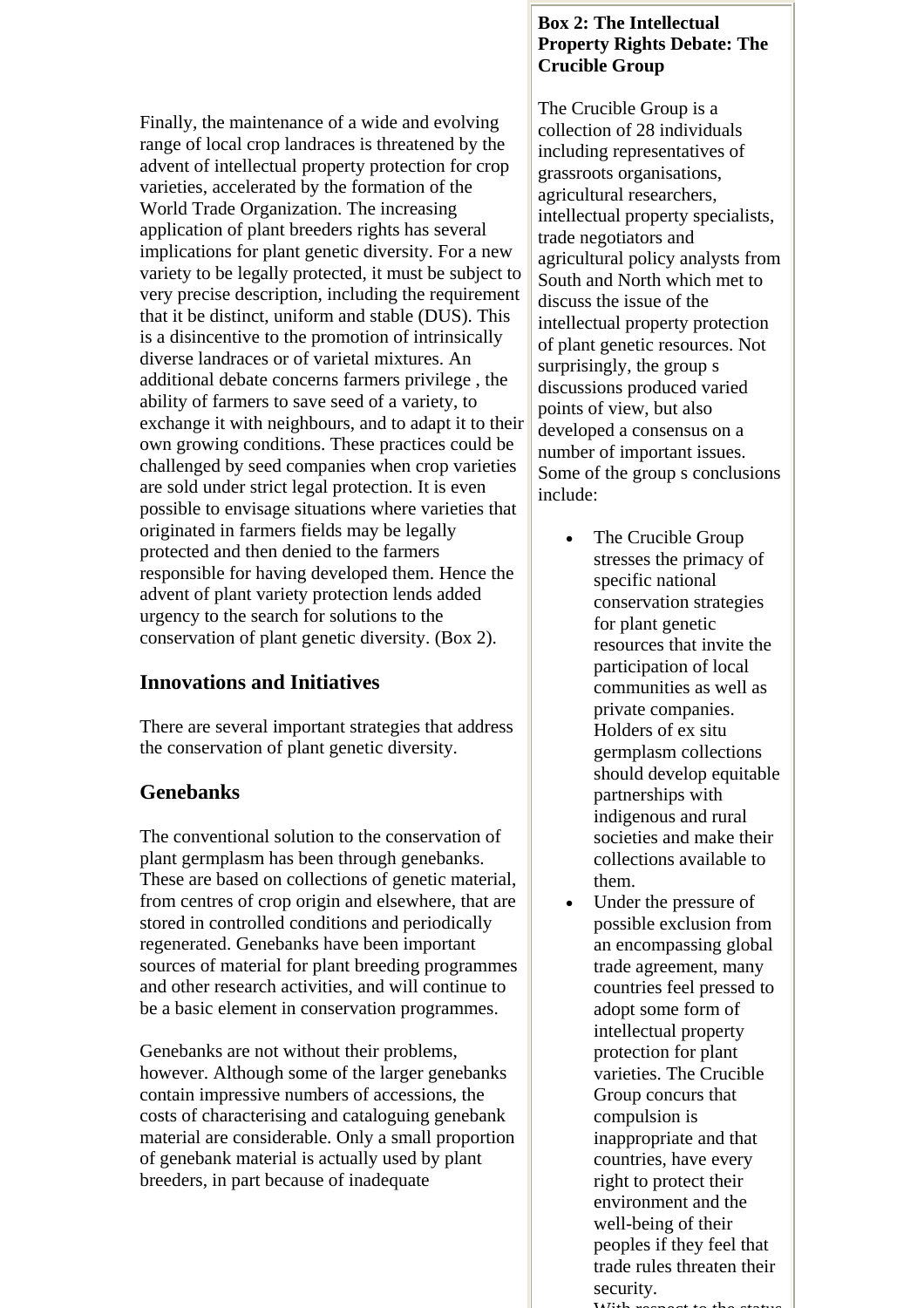characterisation of accessions. In addition, farmers usually do not have easy access to the materials they have donated. The control of genebanks is also an issue of debate; there are concerns that a country that hosts an important international collection can deny another country access for political reasons.

These issues of control are beginning to hamper efforts at germplasm collection, as countries are increasingly concerned with the possibility that their local landraces may be collected, utilised commercially, and even legally protected, without any compensation. More resources are needed to support national plant genetic conservation efforts, and more attention needs to be devoted to making these collections relevant to farmers interests and capacities. In some cases, national genebanks are being redirected to encourage more farmer participation in their development and utilisation (Box 3).

#### **In situ conservation**

An option that is attracting increasing attention is the possibility of carrying out genetic resource maintenance in the field. This is often referred to as in situ conservation , in contrast to the ex situ alternative of genebanks. Arguments in support of in situ conservation include the importance of recognising the roles of both environmental factors and farmer intervention in landrace development. In areas of high crop genetic diversity, landraces often evolve through crossing with wild or weedy relatives, and farmers play a crucial role in selecting and adapting new material. It is this process of landrace development that in situ conservation attempts to enhance and preserve. It is also argued that in situ conservation programmes would provide more opportunities for community conservation, where farmers would be better able to recognise and utilise the plant genetic resources that are available in the community.

But there are several decisions that must be made in designing in situ conservation projects. First, because landraces are not static entities, decisions have to be taken with regard to the nature of human intervention in the selection process. Whose criteria are to be used in the selection and adaptation of new materials? Are local farmers criteria the only ones to be applied in deciding what is conserved, or should scientists interests also play a role in determining the direction of conservation?

In addition, farmers generally seek germplasm from other sources to complement their own landraces. To what extent should this be allowed or encouraged in an in situ conservation project? To what extent is the objective to build a fence around an area of genetic diversity in order to protect traditional crop development processes from outside influences, and to what extent is the objective closer to that of community development? In the latter instance, resources and information are provided to farming communities to empower them to make more informed decisions about the management of local varieties and the utilisation of MVs.

In situ conservation projects will undoubtedly approach these decisions in a variety of ways. At this stage it is important to encourage a range of in situ programmes and to learn from experience. The International Plant Genetic Resources Institute (IPGRI) in Rome is currently developing a large multi-country collaborative project to test and develop techniques for in situ germplasm conservation.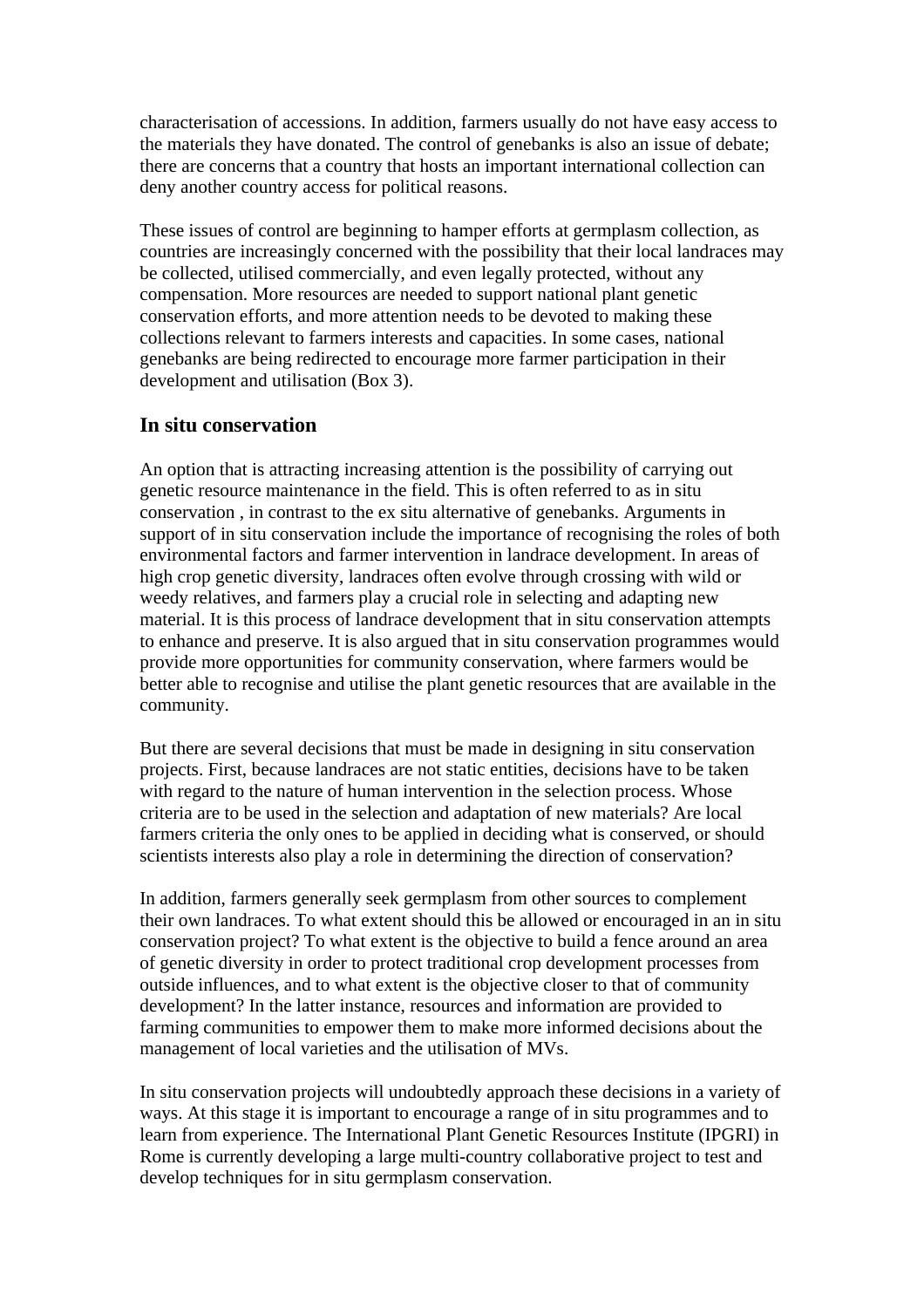## **Farmer-participatory plant breeding**

There are also a number of efforts under way to encourage a wider scope for farmer participation in formal plant breeding. Possibilities include greater farmer representation in priority setting for crop breeding programmes, more explicit attention to the crops and varietal characteristics of importance to these farmers, the transfer of significant aspects of plant breeding research to farmers fields, and the enlistment and training of farmers to take a more active part in the variety testing and selection process.

There is a growing literature on methods to encourage farmer participation. The innovations include rapid rural appraisal techniques to understand farmer varietal preferences, the organisation of various types of adaptive on-farm research to test varieties under farmers conditions, the wider use of landraces in formal breeding programmes, and the establishment of mechanisms for contact between farmers and experiment station personnel. Some plant breeders see the possibility of an integrated system that incorporates the strengths of both formal and informal plant breeding techniques (Box 4).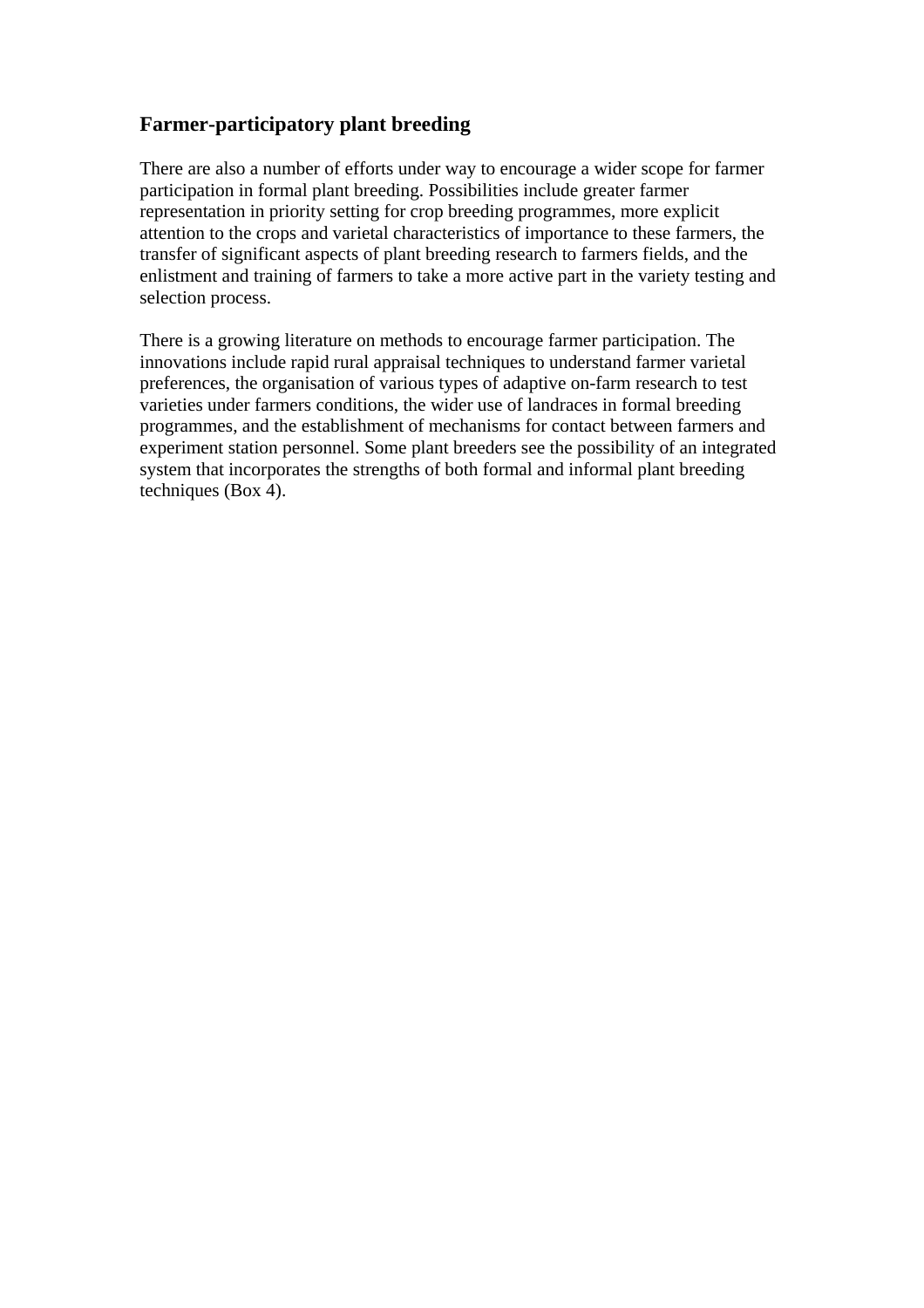#### **Box 3: Farmer Participation in Gene Banks in Ethiopia**

The Plant Genetic Resources Centre/Ethiopia (PGRC/E) is involved in several activities that involve farmer participation in conservation activities.

The Unitarian Service Committee of Canada helps support a PGRC/E project in which materials collected from nearby areas are given to farmers to plant and to carry out simple mass selection to improve their characteristics. Farmers select plant types on the basis of characteristics important to them, including pest or disease resistance or maturity. Farmers receive assistance from plant breeders in this activity, and PGRC/E scientists establish standard descriptor lists for the materials. Farmers evaluate their selections in experimental plots and compare performance and yields with the original seed stock. The plots are also used for on-site maintenance of landraces. In another project, the PGRC/E is collaborating with Debre Zeit Research Centre to maintain indigenous material of tetraploid wheat. Wheat germplasm collected by PGRC/E is tested and multiplied by breeders and then provided to farmers for further multiplication and selection. This allows farmers to experiment with landrace lines while the indigenous populations are maintained in the genebank.

*Source:* Worede, M. and Mekbib, H. (1993) Linking Genetic Resource Conservation to Farmers in Ethiopia. in de Boef, W., Amanor, K., Wellard, K. with Bebbington, A. (eds), Cultivating Knowledge. London: Intermediate Technology Publications.

# **Knowledge Gaps**

Although there is undeniable evidence of the erosion of crop genetic diversity, and several innovative responses have been developed, there are important gaps in knowledge that limit our capacity to decide among the various alternatives. Some of these gaps involve our technical understanding of the nature of biodiversity, while others are concerned with our understanding of its socio-economic correlates.

Appropriate measures for diversity still need to be developed in order to better characterise the current situation and to evaluate changes in the future. Farmers crop variety classification systems are one place to start, but we do not know how these correspond to actual genetic differences. With few exceptions, there is little research that correlates the variation in folk taxonomy with genetic differences. The capacity to evaluate genetic material in the laboratory is growing rapidly, but these are still expensive techniques, and more robust markers and measures are required to follow the progress of genetic resource conservation.

When better measures of genetic diversity are devised they will contribute to a clearer understanding of what exactly needs to be conserved. Currently, there are only very general ideas about what portion of a plant population needs to be maintained in order to conserve particular genetic traits. This information is crucial to the efficient design of in situ conservation projects, for instance, in order to know if efforts might be limited to a fewfarmers fields, or should instead sample more widely from an agroecosystem.

More study is also required to understand the causes of plant genetic erosion. In some cases, the introduction of MVs has led to the replacement of large numbers of local varieties. On the other hand, several studies of varietal adoption in centres of crop diversity have shown that MVs often complement, rather than replace, local varieties. The availability of inputs and crop management techniques that reduce the need to tailor varieties to difficult growing conditions has also contributed to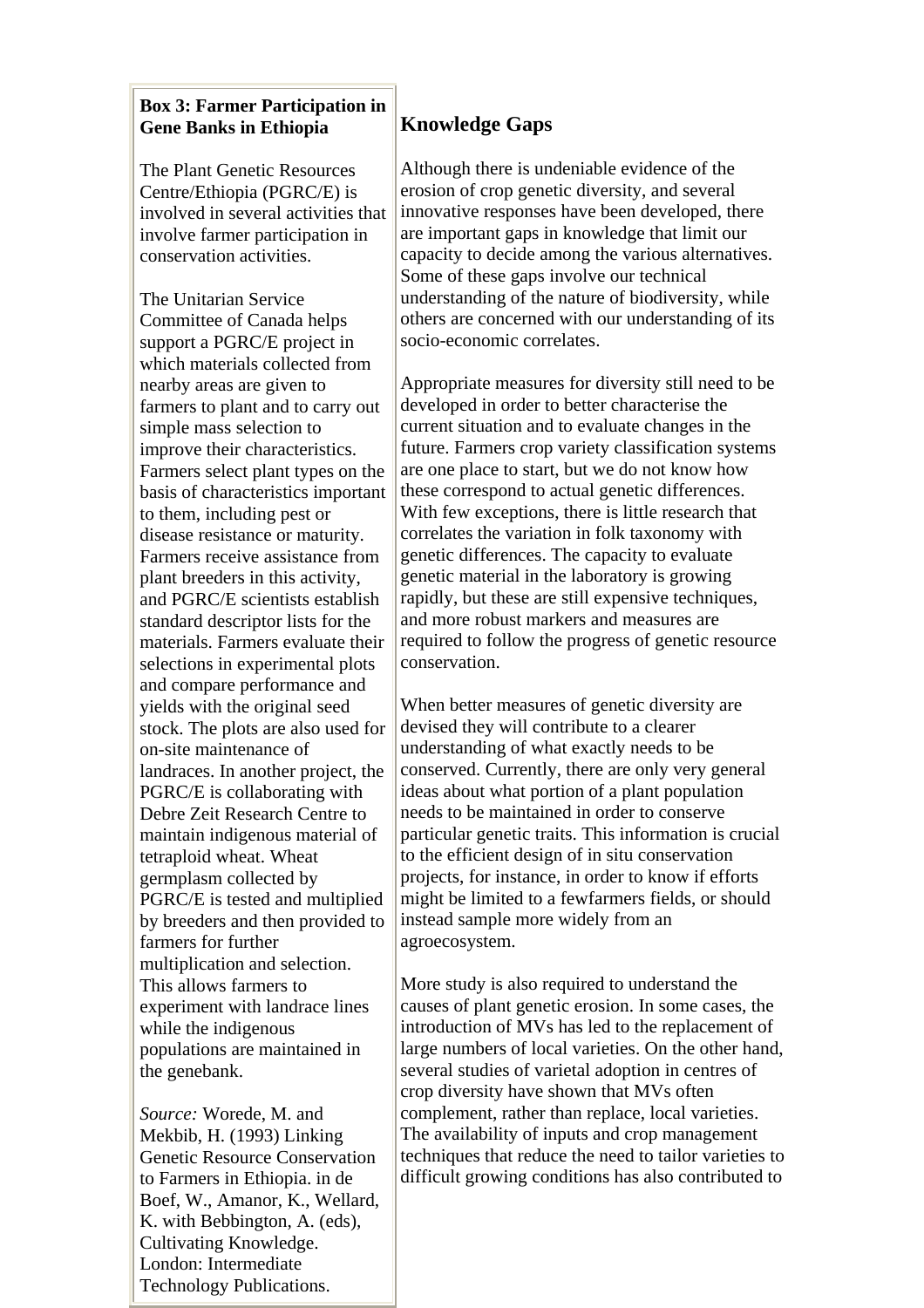the demise of many local varieties. The cultural value placed on crop diversity and local selection techniques is also diminishing in many areas, and the skills that have contributed to landrace evolution are consequently disappearing.

As farmer variety selection skill is a threatened resource, there is also a need to understand how to conserve and enhance it. Although farmers deserve credit for landrace development, there is little knowledge of what the genetic consequences of their selection techniques are, or what specific effects these have on enhancing diversity. Farmers select materials for practical reasons that may not always be compatible with the maintenance of genetic diversity. Very little interdisciplinary study has been devoted to understanding the biological outcome of the application of indigenous technical knowledge and skills in variety selection.

There is also little understanding of whether attempts to improve local selection capacity should focus on individual farmers or on communities. Indeed we know very little about how varieties, and information about them, are exchanged within communities.

# **Policy Implications**

The challenges of crop genetic resource conservation highlight once again the dilemma of balancing between development and conservation. The development contribution of modern plant breeding weakens diversity by replacing many local varieties, and thus threatens the possibilities of further progress. Areas of high genetic diversity, on the other hand, are often distinguished by their poverty and the declining viability of their agriculture, and are desperately in need of innovation and change. The dilemma is evident in choices of conservation strategies as well as in the design of development programmes. The identification of an optimum mix of development and conservation initiatives is one of the most difficult tasks to face policy makers in the next decade, and the necessity to develop location-specific strategies adds to the complexity of the challenge. Much more effort is required to develop adequate analytical tools to enable policy makers to explicitly address the trade-offs and consequences of particular decisions.

#### **Box 4: The Integration of Farmer and Formal Plant Breeding**

It should be possible to strengthen farmer breeding efforts by linking them to elements of the formal system. If the tools and methods of formal plant breeding were made available to traditional systems, an integrated plant breeding model could be the result. The capabilities of farmer and formal plant breeding systems are illustrated below.

| <b>Technology elements</b> | <b>Farmer Breeding</b>        | <b>Formal Breeding</b>    |
|----------------------------|-------------------------------|---------------------------|
| Taxonomy knowledge         | Folk taxonomy                 | Scientific taxonomy       |
| In situ conservation       | Yes                           | Virtually none            |
| Ex situ conservation       | Some community seed banks     | Gene banks for short- and |
| Acquisition of new         | Neighbour exchange, other     | long-term storage         |
| germplasm                  | informal seed flow            | Worldwide acquisition of  |
| Interspecific              | Limited to species that cross | germplasm                 |
| introgression              | naturally                     | Expanded by special       |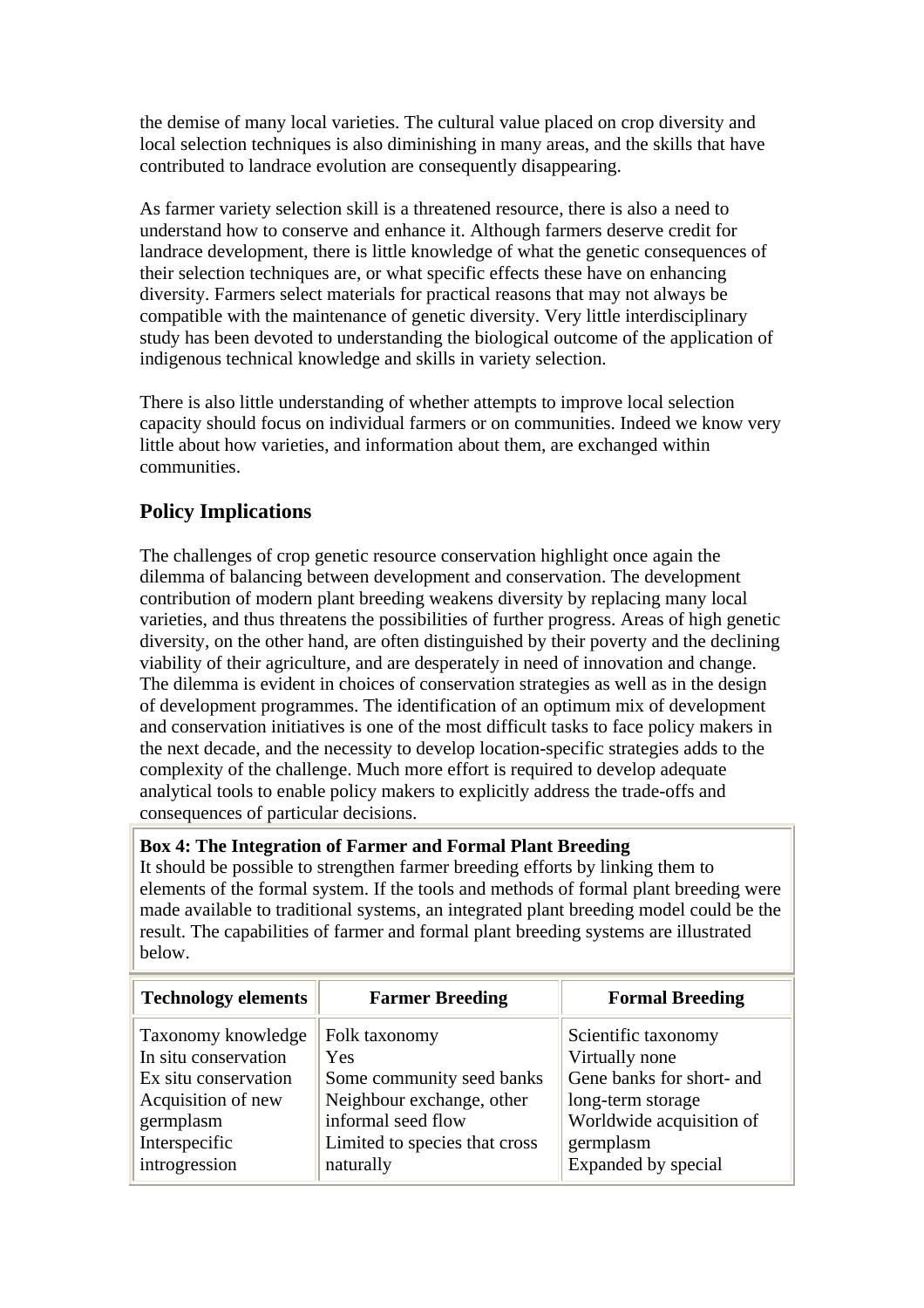| Introgression of weed Common<br>races<br>Gene technology<br>Screening and<br>evaluation of<br>germplasm | No<br>For local, not wide adaptation | techniques<br>Sometimes used<br>Yes<br>For wide, not local<br>adaptation |
|---------------------------------------------------------------------------------------------------------|--------------------------------------|--------------------------------------------------------------------------|
|---------------------------------------------------------------------------------------------------------|--------------------------------------|--------------------------------------------------------------------------|

Source: Berg, T., Bjoernstad, A., Fowler, C. and Kroeppa, T. (1991) Technology Options and the Gene Struggle. NORAGRIC Occasional Papers Series C.; Development and Environment No. 8. As: Agricultural University of Norway.

The choice of appropriate plant genetic resource conservation strategies also requires clear policy decisions about the appropriate mix of public, commercial and voluntary contributions to variety development and seed distribution. Commercial seed enterprises are now replacing many public or parastatal seed operations, and are also making an increasing contribution to plant breeding and variety development. In many instances, seed companies will be able to respond more effectively to farmers needs than the public sector. But the commercial sector will not be likely to address many of the minor crops or special growing conditions that are important to resourcepoor farmers, nor will they be likely to play a prominent role in conservation activities. Adequate legal protection for commercial varieties should be balanced against the assurance of farmers privilege to save and adapt their own seed. Too much current seed policy advice focuses on the negative experience of public sector seed production and ignores the new set of responsibilities that public seed policy and public research will have to assume in order to assure more equitable agricultural development.

As is clear from the discussion on in situ conservation and new approaches to plant breeding, plant genetic resource conservation will increasingly involve farmer participation. This will require innovative interaction among public sector and voluntary or community organisations. Policy makers need to devote more attention to fostering long-term, productive collaboration between public agricultural research and organisations active at the community level.

A particularly challenging feature of conservation programmes is their necessarily long-term nature. Both national policy makers and external donors who wish to support conservation programmes must assure that funding is available for an extended period to include the necessary research, training, and implementation. Piecemeal efforts at genetic resource conservation that do not feature a long-term commitment will accomplish little. This puts a premium on careful planning and coordination among participating agencies, and implies a significant re-orientation to the way that donor funding for agricultural development is currently managed.

Finally, good policy always depends on good information, and this is particularly true for genetic resource conservation. Despite rapid progress, serious gaps in our knowledge are likely to constrain the informed management of plant genetic diversity for at least the next decade. The issues demand interdisciplinary collaboration among